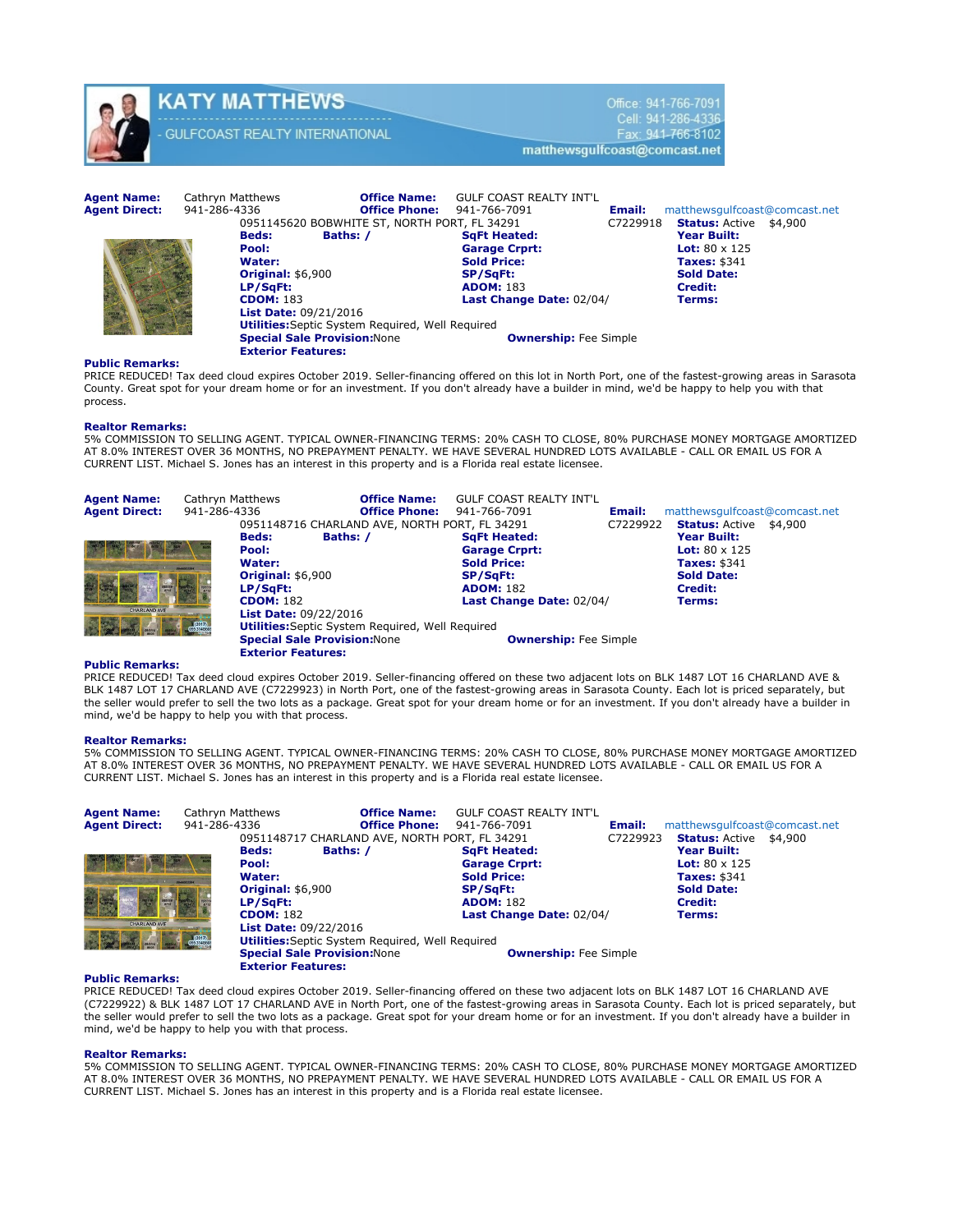| <b>Agent Name:</b><br><b>Agent Direct:</b> | Jessica Muse<br>941-769-1160 |                                                         | <b>Office Name:</b><br><b>Office Phone:</b> | <b>GULF COAST REALTY INT'L</b><br>941-766-7091 | Email:   | jessica muse87@yahoo.com         |
|--------------------------------------------|------------------------------|---------------------------------------------------------|---------------------------------------------|------------------------------------------------|----------|----------------------------------|
|                                            |                              | 1136077024 CONGRESS ST, NORTH PORT, FL 34288            |                                             |                                                | C7232837 | <b>Status: Active</b><br>\$8,900 |
|                                            |                              | Baths: /<br><b>Beds:</b>                                |                                             | <b>SqFt Heated:</b>                            |          | <b>Year Built:</b>               |
|                                            |                              | Pool:                                                   |                                             | <b>Garage Crprt:</b>                           |          | Lot: $80x125$                    |
| CONGRESS ST                                |                              | Water:                                                  |                                             | <b>Sold Price:</b>                             |          | <b>Taxes: \$346</b>              |
|                                            |                              | <b>Original: \$8,900</b>                                |                                             | <b>SP/SqFt:</b>                                |          | <b>Sold Date:</b>                |
|                                            |                              | LP/SqFt:                                                |                                             | <b>ADOM: 118</b>                               |          | Credit:                          |
|                                            |                              | <b>CDOM: 118</b>                                        |                                             | Last Change Date: 11/25/                       |          | Terms:                           |
| 113807<br>7023                             |                              | <b>List Date: 11/25/2016</b>                            |                                             |                                                |          |                                  |
|                                            |                              | <b>Utilities:</b> Septic System Required, Well Required |                                             |                                                |          |                                  |
|                                            |                              | <b>Special Sale Provision: None</b>                     |                                             | <b>Ownership:</b> Fee Simple                   |          |                                  |
|                                            |                              | <b>Exterior Features:</b>                               |                                             |                                                |          |                                  |

Seller-financing offered on this lot in North Port, one of the fastest-growing areas in Sarasota County. Great spot for your dream home or for an investment. If you don't already have a builder in mind, we'd be happy to help you with that process.

# Realtor Remarks:

| <b>Agent Name:</b>   | Jessica Muse                 | <b>Office Name:</b>                                     | <b>GULF COAST REALTY INT'L</b> |          |                               |
|----------------------|------------------------------|---------------------------------------------------------|--------------------------------|----------|-------------------------------|
| <b>Agent Direct:</b> | 941-769-1160                 | <b>Office Phone:</b>                                    | 941-766-7091                   | Email:   | jessica muse87@yahoo.com      |
|                      |                              | 1150206119 CRANFIELD CIR, NORTH PORT, FL 34288          |                                | C7235615 | <b>Status:</b> Active \$6,900 |
|                      | <b>Beds:</b>                 | Baths: /                                                | <b>SqFt Heated:</b>            |          | Year Built:                   |
|                      | Pool:                        |                                                         | <b>Garage Crprt:</b>           |          | <b>Lot: IRREGULAR</b>         |
|                      | Water:                       |                                                         | <b>Sold Price:</b>             |          | <b>Taxes: \$348</b>           |
|                      | <b>Original: \$6,900</b>     |                                                         | <b>SP/SqFt:</b>                |          | <b>Sold Date:</b>             |
|                      | LP/SqFt:                     |                                                         | <b>ADOM: 44</b>                |          | Credit:                       |
|                      | <b>CDOM: 44</b>              |                                                         | Last Change Date: 02/07/       |          | Terms:                        |
|                      | <b>List Date: 02/07/2017</b> |                                                         |                                |          |                               |
|                      |                              | <b>Utilities:</b> Septic System Required, Well Required |                                |          |                               |
|                      |                              | <b>Special Sale Provision: None</b>                     | <b>Ownership:</b> Fee Simple   |          |                               |
|                      | <b>Exterior Features:</b>    |                                                         |                                |          |                               |

# Public Remarks:

Seller financing is offered on this over-sized partially cleared parcel, in fast-growing North Port. A freshwater canal is 150 foot wide, which is a nice feature for extra privacy. Close to beaches, fishing, golf courses, shopping and so much more. If you don't already have a builder in mind, we'd be happy to help you with that process.

# Realtor Remarks:

| <b>Agent Name:</b><br><b>Agent Direct:</b> | Cathryn Matthews<br>941-286-4336 |                                                                                                                             | <b>Office Name:</b><br><b>Office Phone:</b>                                                    | <b>GULF COAST REALTY INT'L</b><br>941-766-7091                                                                                | Email:   | matthewsgulfcoast@comcast.net                                                                                                                       |  |
|--------------------------------------------|----------------------------------|-----------------------------------------------------------------------------------------------------------------------------|------------------------------------------------------------------------------------------------|-------------------------------------------------------------------------------------------------------------------------------|----------|-----------------------------------------------------------------------------------------------------------------------------------------------------|--|
|                                            |                                  | <b>Beds:</b><br>Pool:<br>Water:<br><b>Original: \$3,900</b><br>LP/SaFt:<br><b>CDOM: 185</b><br><b>List Date: 09/19/2016</b> | 1130219433 FIELDERS RD, NORTH PORT, FL 34288<br>Baths: /                                       | <b>SqFt Heated:</b><br><b>Garage Crprt:</b><br><b>Sold Price:</b><br>SP/SqFt:<br><b>ADOM: 185</b><br>Last Change Date: 01/22/ | C7229926 | <b>Status: Active \$2,900</b><br><b>Year Built:</b><br><b>Lot:</b> $80 \times 125$<br><b>Taxes: \$246</b><br><b>Sold Date:</b><br>Credit:<br>Terms: |  |
|                                            |                                  | <b>Exterior Features:</b>                                                                                                   | <b>Utilities:</b> Septic System Required, Well Required<br><b>Special Sale Provision: None</b> | <b>Ownership:</b> Fee Simple                                                                                                  |          |                                                                                                                                                     |  |

# Public Remarks:

Tax deed cloud expires September 2019. Seller-financing offered on this lot in North Port, one of the fastest-growing areas in Sarasota County. Great<br>spot for your dream home or for an investment. If you don't already have

# Realtor Remarks: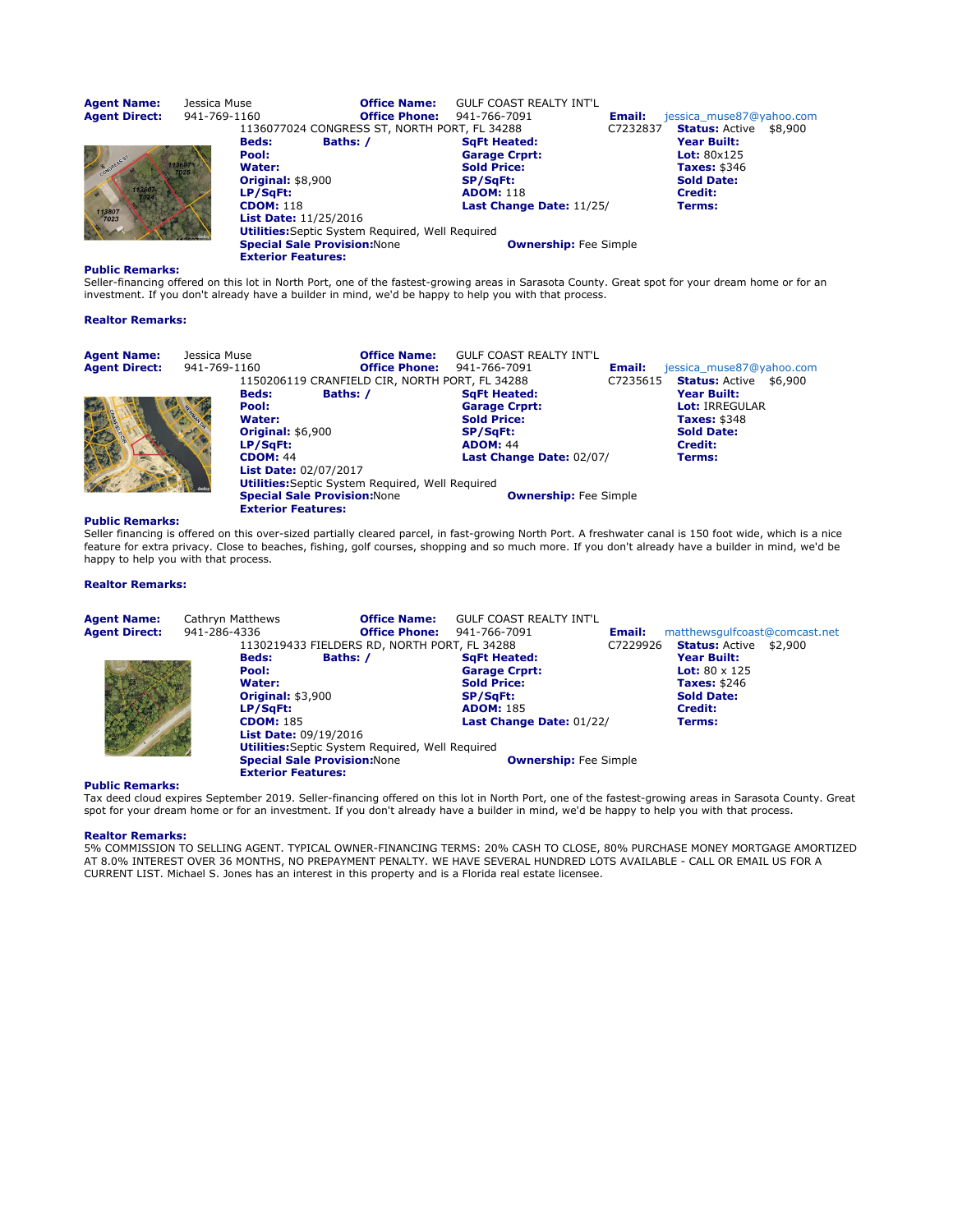| <b>Agent Name:</b><br><b>Agent Direct:</b> | Cathryn Matthews<br>941-286-4336                                                                                            | <b>Office Name:</b><br><b>Office Phone:</b>                                                    | <b>GULF COAST REALTY INT'L</b><br>941-766-7091                                                                                | Email:   | matthewsgulfcoast@comcast.net                                                                                                                |  |
|--------------------------------------------|-----------------------------------------------------------------------------------------------------------------------------|------------------------------------------------------------------------------------------------|-------------------------------------------------------------------------------------------------------------------------------|----------|----------------------------------------------------------------------------------------------------------------------------------------------|--|
| 11341                                      | <b>Beds:</b><br>Pool:<br>Water:<br><b>Original: \$5,900</b><br>LP/SqFt:<br><b>CDOM: 185</b><br><b>List Date: 09/19/2016</b> | 1134103332 FIREBRAND RD, NORTH PORT, FL 34288<br>Baths: /                                      | <b>SqFt Heated:</b><br><b>Garage Crprt:</b><br><b>Sold Price:</b><br>SP/SqFt:<br><b>ADOM: 185</b><br>Last Change Date: 01/22/ | C7229930 | <b>Status: Active \$4,900</b><br>Year Built:<br><b>Lot:</b> $80 \times 125$<br>Taxes: \$344<br><b>Sold Date:</b><br><b>Credit:</b><br>Terms: |  |
|                                            | <b>Exterior Features:</b>                                                                                                   | <b>Utilities:</b> Septic System Required, Well Required<br><b>Special Sale Provision: None</b> | <b>Ownership:</b> Fee Simple                                                                                                  |          |                                                                                                                                              |  |

Tax deed cloud expires October 2019. Seller-financing offered on this lot in North Port, one of the fastest-growing areas in Sarasota County. Great spot for your dream home or for an investment. If you don't already have a builder in mind, we'd be happy to help you with that process.

#### Realtor Remarks:

5% COMMISSION TO SELLING AGENT. TYPICAL OWNER-FINANCING TERMS: 20% CASH TO CLOSE, 80% PURCHASE MONEY MORTGAGE AMORTIZED AT 8.0% INTEREST OVER 36 MONTHS, NO PREPAYMENT PENALTY. WE HAVE SEVERAL HUNDRED LOTS AVAILABLE - CALL OR EMAIL US FOR A CURRENT LIST. Michael S. Jones has an interest in this property and is a Florida real estate licensee.

| <b>Agent Name:</b>   | Cathryn Matthews |                                     | <b>Office Name:</b>                                     | <b>GULF COAST REALTY INT'L</b> |          |                               |
|----------------------|------------------|-------------------------------------|---------------------------------------------------------|--------------------------------|----------|-------------------------------|
| <b>Agent Direct:</b> | 941-286-4336     |                                     | <b>Office Phone:</b>                                    | 941-766-7091                   | Email:   | matthewsqulfcoast@comcast.net |
|                      |                  |                                     | 0953149614 GABRYSH RD, NORTH PORT, FL 34291             |                                | C7229921 | <b>Status: Active \$5,900</b> |
|                      |                  | <b>Beds:</b>                        | Baths: /                                                | <b>SqFt Heated:</b>            |          | Year Built:                   |
|                      |                  | Pool:                               |                                                         | <b>Garage Crprt:</b>           |          | <b>Lot: IRREGULAR</b>         |
|                      |                  | Water:                              |                                                         | <b>Sold Price:</b>             |          | <b>Taxes: \$341</b>           |
|                      |                  | <b>Original: \$6,900</b>            |                                                         | <b>SP/SaFt:</b>                |          | <b>Sold Date:</b>             |
|                      |                  | LP/SaFt:                            |                                                         | <b>ADOM: 182</b>               |          | Credit:                       |
|                      |                  | <b>CDOM: 182</b>                    |                                                         | Last Change Date: 01/22/       |          | Terms:                        |
|                      |                  | <b>List Date: 09/22/2016</b>        |                                                         |                                |          |                               |
|                      |                  |                                     | <b>Utilities:</b> Septic System Required, Well Required |                                |          |                               |
|                      |                  | <b>Special Sale Provision: None</b> |                                                         | <b>Ownership:</b> Fee Simple   |          |                               |
|                      |                  | <b>Exterior Features:</b>           |                                                         |                                |          |                               |

# Public Remarks:

Tax deed cloud expires October 2019. Seller-financing offered on this lot in North Port, one of the fastest-growing areas in Sarasota County. Great spot for your dream home or for an investment. If you don't already have a builder in mind, we'd be happy to help you with that process.

# Realtor Remarks:

5% COMMISSION TO SELLING AGENT. TYPICAL OWNER-FINANCING TERMS: 20% CASH TO CLOSE, 80% PURCHASE MONEY MORTGAGE AMORTIZED AT 8.0% INTEREST OVER 36 MONTHS, NO PREPAYMENT PENALTY. WE HAVE SEVERAL HUNDRED LOTS AVAILABLE - CALL OR EMAIL US FOR A<br>CURRENT LIST. Michael S. Jones has an interest in this property and is a Florida real estate licensee.

| Agent Name:   | Cathryn Matthews             | <b>Office Name:</b>                          | <b>GULF COAST REALTY INT'L</b>                          |                                     |                               |  |
|---------------|------------------------------|----------------------------------------------|---------------------------------------------------------|-------------------------------------|-------------------------------|--|
| Agent Direct: | 941-286-4336                 | <b>Office Phone:</b>                         | 941-766-7091                                            | Email:                              | matthewsgulfcoast@comcast.net |  |
|               |                              | 0959116533 GREENLEY RD, NORTH PORT, FL 34286 |                                                         | C7229924                            | <b>Status:</b> Active \$4,900 |  |
|               | <b>Beds:</b>                 | Baths: /                                     | <b>SaFt Heated:</b>                                     |                                     | <b>Year Built:</b>            |  |
|               | Pool:                        |                                              | <b>Garage Crprt:</b>                                    |                                     | <b>Lot: IRREGULAR</b>         |  |
|               | Water:                       |                                              | <b>Sold Price:</b>                                      |                                     | <b>Taxes: \$347</b>           |  |
|               | <b>Original: \$7,900</b>     |                                              | <b>SP/SqFt:</b>                                         | <b>Sold Date:</b><br><b>Credit:</b> |                               |  |
|               | LP/SaFt:                     |                                              | <b>ADOM: 185</b>                                        |                                     |                               |  |
|               | <b>CDOM: 185</b>             |                                              | Last Change Date: 02/04/                                |                                     | Terms:                        |  |
|               | <b>List Date: 09/19/2016</b> |                                              |                                                         |                                     |                               |  |
|               |                              |                                              | <b>Utilities:</b> Septic System Required, Well Required |                                     |                               |  |
|               |                              | <b>Special Sale Provision: None</b>          | <b>Ownership:</b> Fee Simple                            |                                     |                               |  |
|               | <b>Exterior Features:</b>    |                                              |                                                         |                                     |                               |  |

# Public Remarks:

PRICE REDUCED! Tax deed cloud expires December 2019. Seller-financing offered on this lot in North Port, one of the fastest-growing areas in Sarasota County. Great spot for your dream home or for an investment. If you don't already have a builder in mind, we'd be happy to help you with that process.

#### Realtor Remarks: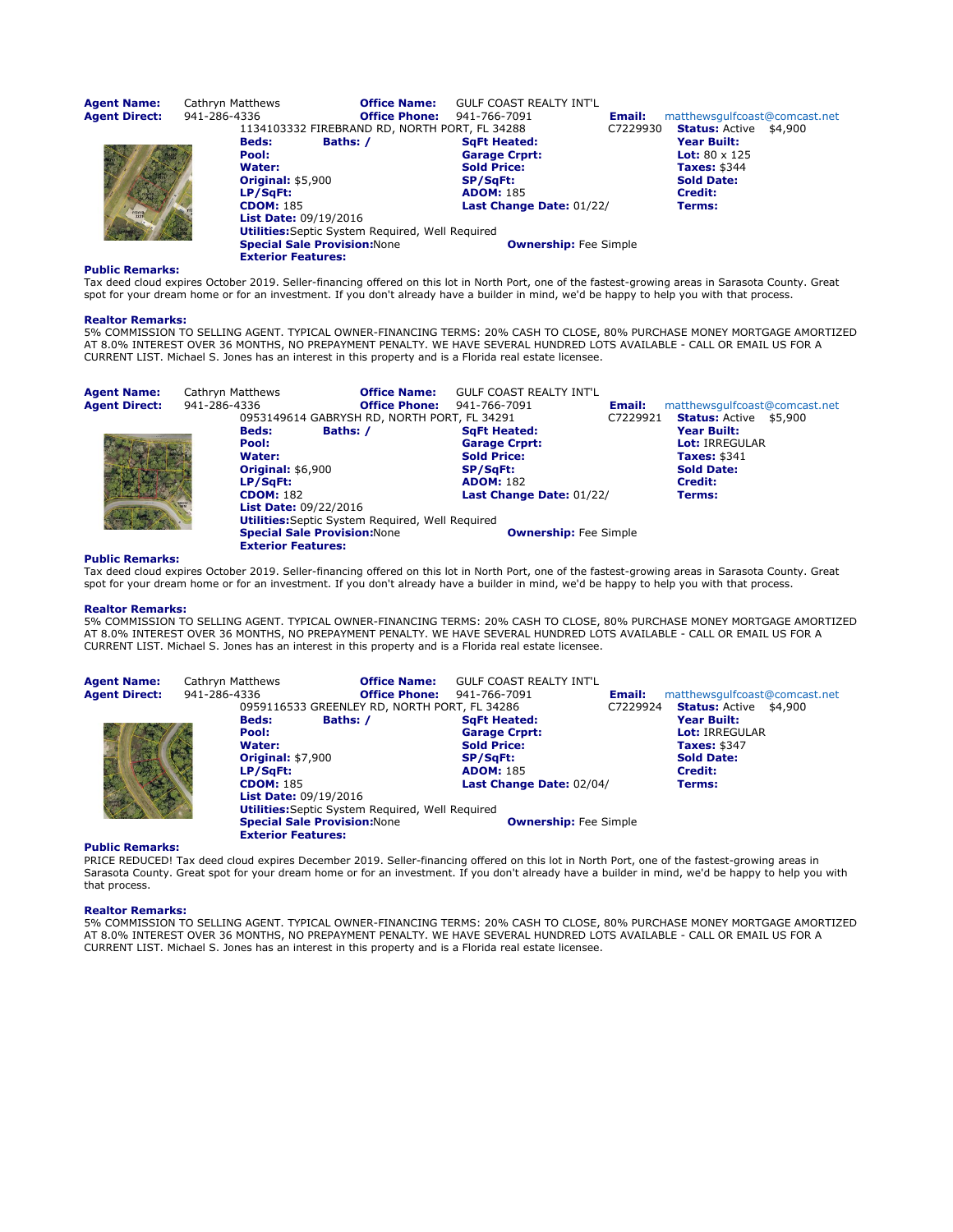| <b>Agent Name:</b><br><b>Agent Direct:</b> | Cathryn Matthews<br>941-286-4336                                                                                            | <b>Office Name:</b><br><b>Office Phone:</b><br>1122160308 S HABERLAND BLVD, NORTH PORT, FL 34288 | <b>GULF COAST REALTY INT'L</b><br>941-766-7091                                                                                | Email:<br>C7229925 | matthewsgulfcoast@comcast.net<br><b>Status:</b> Active \$4,900                                       |  |
|--------------------------------------------|-----------------------------------------------------------------------------------------------------------------------------|--------------------------------------------------------------------------------------------------|-------------------------------------------------------------------------------------------------------------------------------|--------------------|------------------------------------------------------------------------------------------------------|--|
| 112216                                     | <b>Beds:</b><br>Pool:<br>Water:<br><b>Original: \$3,900</b><br>LP/SaFt:<br><b>CDOM: 185</b><br><b>List Date: 09/19/2016</b> | Baths: /                                                                                         | <b>SqFt Heated:</b><br><b>Garage Crprt:</b><br><b>Sold Price:</b><br>SP/SqFt:<br><b>ADOM: 185</b><br>Last Change Date: 09/20/ |                    | Year Built:<br><b>Lot:</b> $80 \times 125$<br>Taxes: \$352<br><b>Sold Date:</b><br>Credit:<br>Terms: |  |
|                                            | <b>Special Sale Provision: None</b><br><b>Exterior Features:</b>                                                            | <b>Utilities:</b> Septic System Required, Well Required                                          | <b>Ownership:</b> Fee Simple                                                                                                  |                    |                                                                                                      |  |

Tax deed cloud expires September 2019. Seller-financing offered on this lot in North Port, one of the fastest-growing areas in Sarasota County. Great spot for your dream home or for an investment. If you don't already have a builder in mind, we'd be happy to help you with that process.

#### Realtor Remarks:

5% COMMISSION TO SELLING AGENT. TYPICAL OWNER-FINANCING TERMS: 20% CASH TO CLOSE, 80% PURCHASE MONEY MORTGAGE AMORTIZED AT 8.0% INTEREST OVER 36 MONTHS, NO PREPAYMENT PENALTY. WE HAVE SEVERAL HUNDRED LOTS AVAILABLE - CALL OR EMAIL US FOR A CURRENT LIST. Michael S. Jones has an interest in this property and is a Florida real estate licensee.

| <b>Agent Name:</b><br><b>Agent Direct:</b> | Jessica Muse<br>941-769-1160 |                                                                                                                                        | <b>Office Name:</b><br><b>Office Phone:</b><br>1527 KOLTENBORN RD, NORTH PORT, FL 34288                  | <b>GULF COAST REALTY INT'L</b><br>941-766-7091                                                                                                   | Email:<br>C7230988 | jessica muse87@yahoo.com<br><b>Status: Active \$184,900</b>                                        |
|--------------------------------------------|------------------------------|----------------------------------------------------------------------------------------------------------------------------------------|----------------------------------------------------------------------------------------------------------|--------------------------------------------------------------------------------------------------------------------------------------------------|--------------------|----------------------------------------------------------------------------------------------------|
|                                            |                              | <b>Beds: 3</b><br>Pool:<br>Water:<br><b>Original: \$192,500</b><br>LP/SaFt: 110.45<br><b>CDOM: 141</b><br><b>List Date: 10/10/2016</b> | <b>Baths:</b> $2/0/0$                                                                                    | <b>SqFt Heated: 1,674</b><br>Garage Crprt: 2 Car Garage<br><b>Sold Price:</b><br><b>SP/SqFt:</b><br><b>ADOM: 141</b><br>Last Change Date: 03/10/ |                    | Year Built: 2006<br>Lot:<br><b>Taxes: \$1,659</b><br><b>Sold Date:</b><br><b>Credit:</b><br>Terms: |
|                                            |                              |                                                                                                                                        | Utilities: Cable Available, Electric, Septic, Street Lights, Well<br><b>Special Sale Provision: None</b> | <b>Ownership:</b> Fee Simple<br><b>Exterior Features:</b> Gutters / Downspouts, Patio/Porch/Deck Screened, Sliding Doors                         |                    |                                                                                                    |

# Public Remarks:

~A MUST SEE~ Very spacious well maintained home featuring a 3 bedroom, 2 bathrooms with split floor plan. Master bedroom has large walk in closet and bathroom that contains his and her sinks along with separate garden tub and shower. Large family room with a built in nook for your media center. Formal living room that can be transformed into a den or an office. Dining room looks into the open kitchen including a breakfast bar, great for entertaining. Cathedral ceiling through the home with tile in all wet areas. Inside utility room located off of the kitchen. Garage has a room for extra storage. Sliders to a nice size lanai on the back of the home. Back yard is big enough for a pool if desired. Brand new AC unit 2016 with one-year manufacturer warranty, hurricane shutters, updated fans, reverse osmosis system in kitchen sink and carbon filter with the well system. This lovely home is in a quiet neighborhood close to shopping, hospitals, US 41 and I-75 interstate. Seller is Motivated!!!

#### Realtor Remarks:

Seller may be willing to contribute to closing costs. Room in garage is used for storage, seller may be willing to remove the walls if requested by buyer. Call Listing agent cell 941-769-1160. Owner-Occupied please give 24 hour notice for showings.

| <b>Agent Name:</b>   | Jessica Muse              | <b>Office Name:</b>                                     | <b>Gulf Coast Realty Int'l</b> |          |                               |  |
|----------------------|---------------------------|---------------------------------------------------------|--------------------------------|----------|-------------------------------|--|
| <b>Agent Direct:</b> | 941-769-1160              | <b>Office Phone:</b>                                    | 941-766-7091                   | Email:   | Jessica Muse87@yahoo.com      |  |
|                      |                           | 1151216809 MANSFIELD CIR, NORTH PORT, FL 34288          |                                | C7228876 | <b>Status: Active \$4,900</b> |  |
|                      | <b>Beds:</b>              | Baths: /                                                | <b>SqFt Heated:</b>            |          | <b>Year Built:</b>            |  |
|                      | Pool:                     |                                                         | <b>Garage Crprt:</b>           |          | <b>Lot:</b> $100x125$         |  |
|                      | Water:                    |                                                         | <b>Sold Price:</b>             |          | <b>Taxes: \$323</b>           |  |
|                      | <b>Original: \$4,900</b>  |                                                         | <b>SP/SqFt:</b>                |          | <b>Sold Date:</b>             |  |
|                      | LP/SaFt:                  |                                                         | <b>ADOM: 206</b>               |          | Credit:                       |  |
|                      | <b>CDOM: 206</b>          |                                                         | Last Change Date: 08/29/       |          | Terms:                        |  |
|                      |                           | <b>List Date: 08/29/2016</b>                            |                                |          |                               |  |
|                      |                           | <b>Utilities:</b> Septic System Required, Well Required |                                |          |                               |  |
|                      |                           | <b>Special Sale Provision: None</b>                     | <b>Ownership:</b> Fee Simple   |          |                               |  |
|                      | <b>Exterior Features:</b> |                                                         |                                |          |                               |  |

# Public Remarks:

Owner-financing offered on these three adjacent lots at 9 Mansfield Cir. (1151216809 PID #),10 Mohegan Ave (1151216810 PID#), and 11 Monument St (1151217111 PID #). Each lot is priced separately, but the seller would prefer to sell the three lots as a package but is open to sell separately. If you don't already have a builder in mind, we'd be happy to help you with that process.

# Realtor Remarks:

5% COMMISSION TO SELLING AGENT. TYPICAL OWNER-FINANCING TERMS: 20% CASH TO CLOSE, 80% PURCHASE MONEY MORTGAGE AMORTIZED AT 8.0% INTEREST OVER 36 MONTHS, NO PREPAYMENT PENALTY. WE HAVE SEVERAL HUNDRED LOTS AVAILABLE - CALL OR EMAIL US FOR A CURRENT LIST.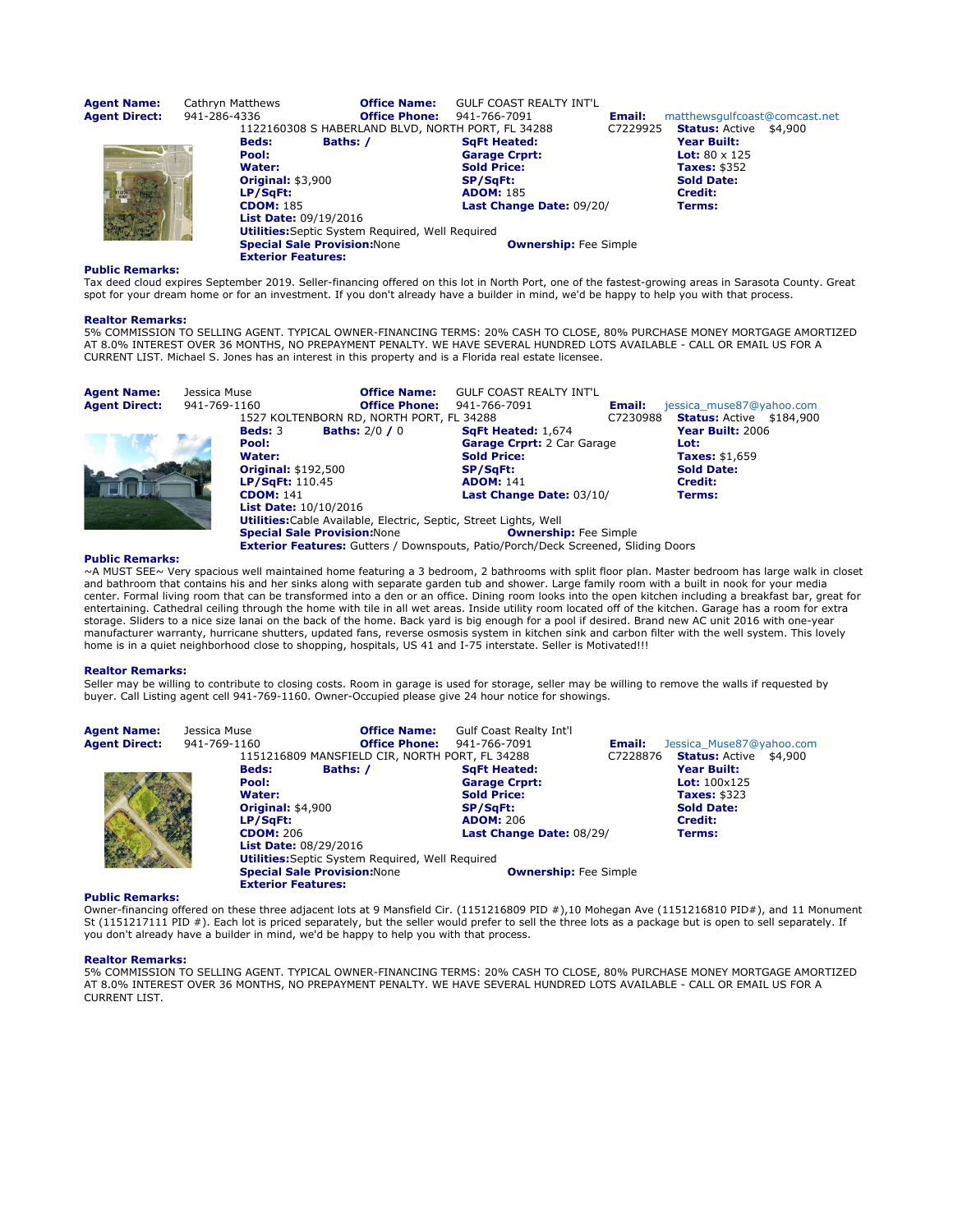| <b>Agent Name:</b><br><b>Agent Direct:</b> | Cathryn Matthews<br>941-286-4336 |                                                                                                      | <b>Office Name:</b><br><b>Office Phone:</b>             | <b>GULF COAST REALTY INT'L</b><br>941-766-7091<br>1132212905 MARLBOROUGH AVE, NORTH PORT, FL 34288                            | Email:<br>C7229927 | matthewsgulfcoast@comcast.net<br><b>Status: Active \$2,900</b>                                 |
|--------------------------------------------|----------------------------------|------------------------------------------------------------------------------------------------------|---------------------------------------------------------|-------------------------------------------------------------------------------------------------------------------------------|--------------------|------------------------------------------------------------------------------------------------|
|                                            | <b>Beds:</b><br>Pool:<br>Water:  | Baths: /<br><b>Original: \$3,900</b><br>LP/SaFt:<br><b>CDOM: 182</b><br><b>List Date: 09/22/2016</b> |                                                         | <b>SqFt Heated:</b><br><b>Garage Crprt:</b><br><b>Sold Price:</b><br>SP/SqFt:<br><b>ADOM: 182</b><br>Last Change Date: 01/22/ |                    | Year Built:<br>Lot: IRREGULAR<br>Taxes: \$321<br><b>Sold Date:</b><br><b>Credit:</b><br>Terms: |
|                                            |                                  | <b>Special Sale Provision: None</b><br><b>Exterior Features:</b>                                     | <b>Utilities:</b> Septic System Required, Well Required | <b>Ownership:</b> Fee Simple                                                                                                  |                    |                                                                                                |

Tax deed cloud expires September 2019. Tax deed cloud expires September 2019. Seller-financing offered on these two adjacent lots on BLK 2129 LOT 6 MARLBOROUGH (C7229928) & BLK 2129 LOT 5 MARLBOROUGH AVE (C7229927) in North Port, one of the fastest-growing areas in Sarasota County. Each lot is priced separately, but the seller would prefer to sell the two lots as a package. Great spot for your dream home or for an investment.

# Realtor Remarks:

5% COMMISSION TO SELLING AGENT. TYPICAL OWNER-FINANCING TERMS: 20% CASH TO CLOSE, 80% PURCHASE MONEY MORTGAGE AMORTIZED<br>AT 8.0% INTEREST OVER 36 MONTHS, NO PREPAYMENT PENALTY. WE HAVE SEVERAL HUNDRED LOTS AVAILABLE - CALL CURRENT LIST. Michael S. Jones has an interest in this property and is a Florida real estate licensee.

| <b>Agent Name:</b> | Cathryn Matthews                    | <b>Office Name:</b>                                     | <b>GULF COAST REALTY INT'L</b> |          |                               |  |
|--------------------|-------------------------------------|---------------------------------------------------------|--------------------------------|----------|-------------------------------|--|
| Agent Direct:      | 941-286-4336                        | <b>Office Phone:</b>                                    | 941-766-7091                   | Email:   | matthewsgulfcoast@comcast.net |  |
|                    |                                     | 1132212906 MARLBOROUGH AVE, NORTH PORT, FL 34288        |                                | C7229928 | <b>Status:</b> Active \$2,900 |  |
|                    | <b>Beds:</b>                        | Baths: /                                                | <b>SqFt Heated:</b>            |          | Year Built:                   |  |
|                    | Pool:                               |                                                         | <b>Garage Crprt:</b>           |          | <b>Lot:</b> $80 \times 125$   |  |
|                    | Water:                              |                                                         | <b>Sold Price:</b>             |          | <b>Taxes: \$321</b>           |  |
|                    | <b>Original: \$3,900</b>            |                                                         | <b>SP/SqFt:</b>                |          | <b>Sold Date:</b>             |  |
|                    | LP/SaFt:                            |                                                         | <b>ADOM: 185</b>               |          | <b>Credit:</b>                |  |
|                    | <b>CDOM: 185</b>                    |                                                         | Last Change Date: 01/22/       |          | Terms:                        |  |
|                    | <b>List Date: 09/19/2016</b>        |                                                         |                                |          |                               |  |
|                    |                                     | <b>Utilities:</b> Septic System Required, Well Required |                                |          |                               |  |
|                    | <b>Special Sale Provision: None</b> |                                                         | <b>Ownership:</b> Fee Simple   |          |                               |  |
|                    | <b>Exterior Features:</b>           |                                                         |                                |          |                               |  |

#### Public Remarks:

Tax deed cloud expires September 2019. Seller-financing offered on these two adjacent lots on BLK 2129 LOT 6 MARLBOROUGH (C7229928) & BLK 2129 LOT 5 MARLBOROUGH AVE (C7229927) in North Port, one of the fastest-growing areas in Sarasota County. Each lot is priced separately, but the seller would prefer to sell the two lots as a package. Great spot for your dream home or for an investment.

#### Realtor Remarks:

5% COMMISSION TO SELLING AGENT. TYPICAL OWNER-FINANCING TERMS: 20% CASH TO CLOSE, 80% PURCHASE MONEY MORTGAGE AMORTIZED AT 8.0% INTEREST OVER 36 MONTHS, NO PREPAYMENT PENALTY. WE HAVE SEVERAL HUNDRED LOTS AVAILABLE - CALL OR EMAIL US FOR A CURRENT LIST. Michael S. Jones has an interest in this property and is a Florida real estate licensee.

| <b>Agent Name:</b>   | Cathryn Matthews |                              | <b>Office Name:</b>                                     | <b>Gulf Coast Realty Int'l</b> |          |                               |  |
|----------------------|------------------|------------------------------|---------------------------------------------------------|--------------------------------|----------|-------------------------------|--|
| <b>Agent Direct:</b> | 941-286-4336     |                              | <b>Office Phone:</b>                                    | 941-766-7091                   | Email:   | matthewsgulfcoast@comcast.net |  |
|                      |                  |                              | 1146198704 MATTOX CIR, NORTH PORT, FL 34288             |                                | C7221409 | <b>Status: Active \$4,900</b> |  |
|                      |                  | <b>Beds:</b>                 | Baths: /                                                | <b>SqFt Heated:</b>            |          | Year Built:                   |  |
|                      |                  | Pool:                        |                                                         | <b>Garage Crprt:</b>           |          | <b>Lot:</b> $96X63$           |  |
|                      |                  | Water:                       |                                                         | <b>Sold Price:</b>             |          | <b>Taxes: \$323</b>           |  |
|                      |                  | <b>Original: \$4,900</b>     |                                                         | <b>SP/SqFt:</b>                |          | <b>Sold Date:</b>             |  |
|                      |                  | LP/SaFt:                     |                                                         | <b>ADOM: 399</b>               |          | Credit:                       |  |
|                      |                  | <b>CDOM: 399</b>             |                                                         | Last Change Date: 02/03/       |          | Terms:                        |  |
|                      |                  | <b>List Date: 02/18/2016</b> |                                                         |                                |          |                               |  |
|                      |                  |                              | <b>Utilities:</b> Septic System Required, Well Required |                                |          |                               |  |
|                      |                  |                              | <b>Special Sale Provision: None</b>                     | <b>Ownership:</b> Fee Simple   |          |                               |  |
|                      |                  | <b>Exterior Features:</b>    |                                                         |                                |          |                               |  |

#### Public Remarks:

Seller financing is offered on this lot in fast-growing North Port. Close to beaches, trophy fishing, golf courses, shopping and so much more. If you don't already have a builder in mind, we'd be happy to help you with that process.

#### Realtor Remarks:

5% COMMISSION TO SELLING AGENT. TYPICAL OWNER-FINANCING TERMS: 20% CASH TO CLOSE, 80% PURCHASE MONEY MORTGAGE AMORTIZED AT 8.0% INTEREST OVER 36 MONTHS, NO PREPAYMENT PENALTY. WE HAVE SEVERAL HUNDRED LOTS AVAILABLE - CALL OR EMAIL US FOR A CURRENT LIST.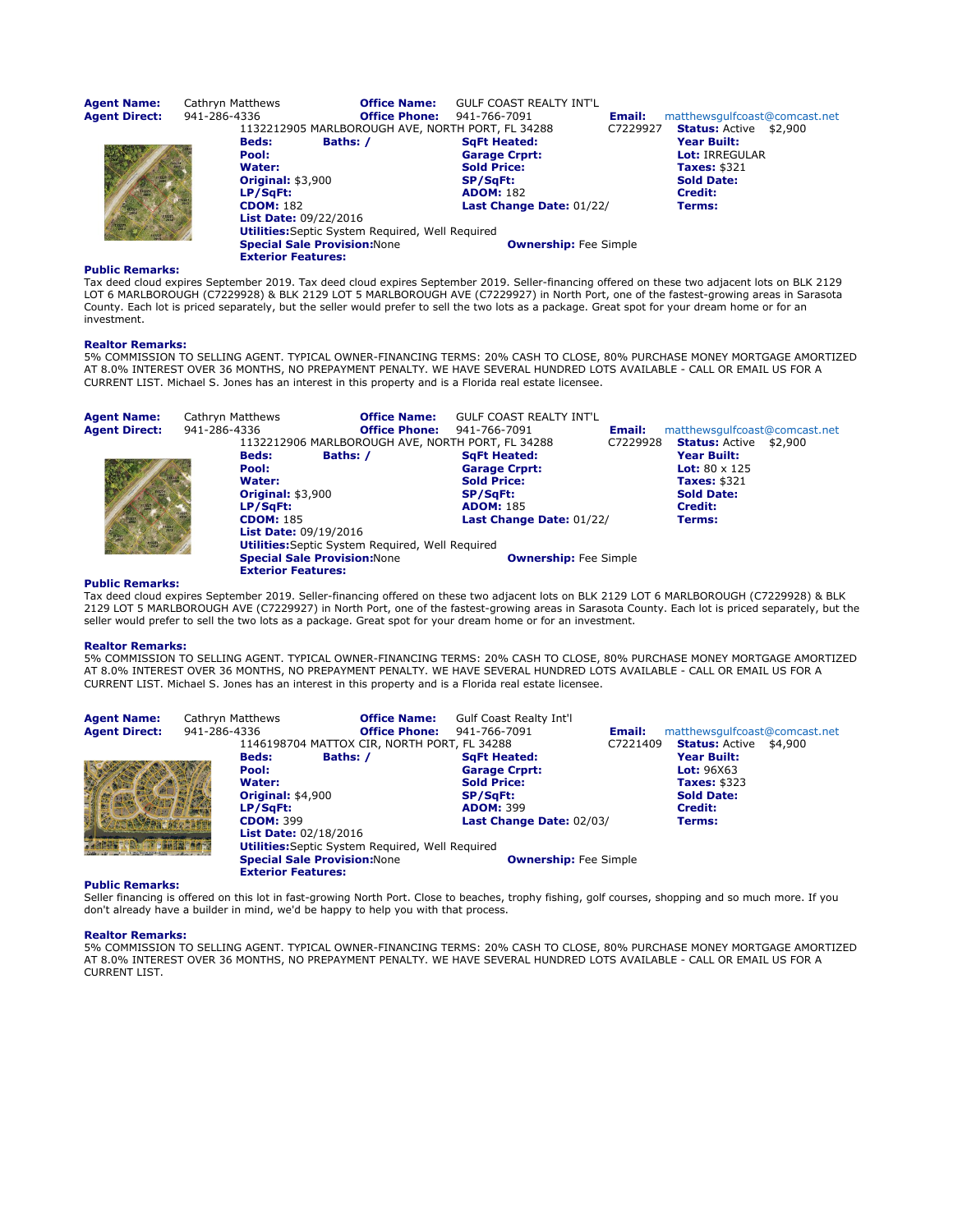| <b>Agent Name:</b><br><b>Agent Direct:</b> | Cathryn Matthews<br>941-286-4336 |                                                                                                                             | <b>Office Name:</b><br><b>Office Phone:</b>                                                    | <b>Gulf Coast Realty Int'l</b><br>941-766-7091                                                                                | Email:   | matthewsgulfcoast@comcast.net                                                                                                         |
|--------------------------------------------|----------------------------------|-----------------------------------------------------------------------------------------------------------------------------|------------------------------------------------------------------------------------------------|-------------------------------------------------------------------------------------------------------------------------------|----------|---------------------------------------------------------------------------------------------------------------------------------------|
|                                            |                                  | <b>Beds:</b><br>Pool:<br>Water:<br><b>Original: \$6,900</b><br>LP/SqFt:<br><b>CDOM: 399</b><br><b>List Date: 02/18/2016</b> | 1146199801 MATTOX CIR, NORTH PORT, FL 34288<br>Baths: /                                        | <b>SqFt Heated:</b><br><b>Garage Crprt:</b><br><b>Sold Price:</b><br>SP/SqFt:<br><b>ADOM: 399</b><br>Last Change Date: 02/03/ | C7221411 | <b>Status: Active \$6,900</b><br>Year Built:<br>Lot: $80x125$<br><b>Taxes: \$363</b><br><b>Sold Date:</b><br><b>Credit:</b><br>Terms: |
|                                            |                                  | <b>Exterior Features:</b>                                                                                                   | <b>Utilities:</b> Septic System Required, Well Required<br><b>Special Sale Provision: None</b> | <b>Ownership:</b> Fee Simple                                                                                                  |          |                                                                                                                                       |

Seller financing is offered on these two adjacent lots in fast-growing North Port. List price is for each lot. They may be purchased separately, but seller would prefer to sell the two lots together. Close to beaches, trophy fishing, golf courses, shopping and so much more. If you don't already have a builder in mind, we'd be happy to help you with that process.

# Realtor Remarks:

| <b>Agent Name:</b><br><b>Agent Direct:</b> | Cathryn Matthews<br>941-286-4336 |                                                                                                                             | <b>Office Name:</b><br><b>Office Phone:</b>                                                                        | <b>Gulf Coast Realty Int'l</b><br>941-766-7091                                                                                | Email:   | matthewsgulfcoast@comcast.net                                                                                                                                |  |
|--------------------------------------------|----------------------------------|-----------------------------------------------------------------------------------------------------------------------------|--------------------------------------------------------------------------------------------------------------------|-------------------------------------------------------------------------------------------------------------------------------|----------|--------------------------------------------------------------------------------------------------------------------------------------------------------------|--|
|                                            |                                  | <b>Beds:</b><br>Pool:<br>Water:<br><b>Original: \$6,900</b><br>LP/SqFt:<br><b>CDOM: 399</b><br><b>List Date: 02/18/2016</b> | 1146199802 MATTOX CIR, NORTH PORT, FL 34288<br>Baths: /<br><b>Utilities:</b> Septic System Required, Well Required | <b>SqFt Heated:</b><br><b>Garage Crprt:</b><br><b>Sold Price:</b><br>SP/SqFt:<br><b>ADOM: 399</b><br>Last Change Date: 02/03/ | C7221412 | <b>Status: Active \$6,900</b><br>Year Built:<br><b>Lot: 85<math>\times</math>125</b><br><b>Taxes: \$363</b><br><b>Sold Date:</b><br><b>Credit:</b><br>Terms: |  |
|                                            |                                  | <b>Special Sale Provision: None</b><br><b>Exterior Features:</b>                                                            |                                                                                                                    | <b>Ownership:</b> Fee Simple                                                                                                  |          |                                                                                                                                                              |  |

# Public Remarks:

Seller financing is offered on these two adjacent lots in fast-growing North Port. List price is for each lot. They may be purchased separately, but seller<br>would prefer to sell the two lots together. Close to beaches, trop builder in mind, we'd be happy to help you with that process.

# Realtor Remarks:

| <b>Agent Name:</b><br><b>Agent Direct:</b> | Cathryn Matthews<br>941-286-4336 |                                                                                                                      | <b>Office Name:</b><br><b>Office Phone:</b><br>1143074205 MCALLISTER LN, NORTH PORT, FL 34288 | <b>Gulf Coast Realty Int'l</b><br>941-766-7091                                                    | Email:<br>C7226791 | matthewsgulfcoast@comcast.net<br><b>Status: Active \$7,900</b>                              |  |
|--------------------------------------------|----------------------------------|----------------------------------------------------------------------------------------------------------------------|-----------------------------------------------------------------------------------------------|---------------------------------------------------------------------------------------------------|--------------------|---------------------------------------------------------------------------------------------|--|
|                                            |                                  | <b>Beds:</b><br>Pool:<br>Water:<br><b>Original: \$9,900</b><br>LP/SaFt:                                              | Baths: /                                                                                      | <b>SqFt Heated:</b><br><b>Garage Crprt:</b><br><b>Sold Price:</b><br>SP/SqFt:<br><b>ADOM: 269</b> |                    | Year Built:<br><b>Lot:</b> Irregular<br><b>Taxes: \$346</b><br><b>Sold Date:</b><br>Credit: |  |
|                                            |                                  | <b>CDOM: 269</b><br><b>List Date: 06/27/2016</b><br><b>Special Sale Provision: None</b><br><b>Exterior Features:</b> | <b>Utilities:</b> Septic System Required, Well                                                | Last Change Date: 02/04/<br><b>Ownership:</b> Fee Simple                                          |                    | Terms:                                                                                      |  |

# Public Remarks:

PRICE REDUCED! Come build your dream home in this popular area in North Port. Buy before the prices go up. Close to beaches, golfing, and shopping. Seller-financing offered on this parcel. If you don't already have a builder in mind, we'd be happy to help you with that process.

# Realtor Remarks: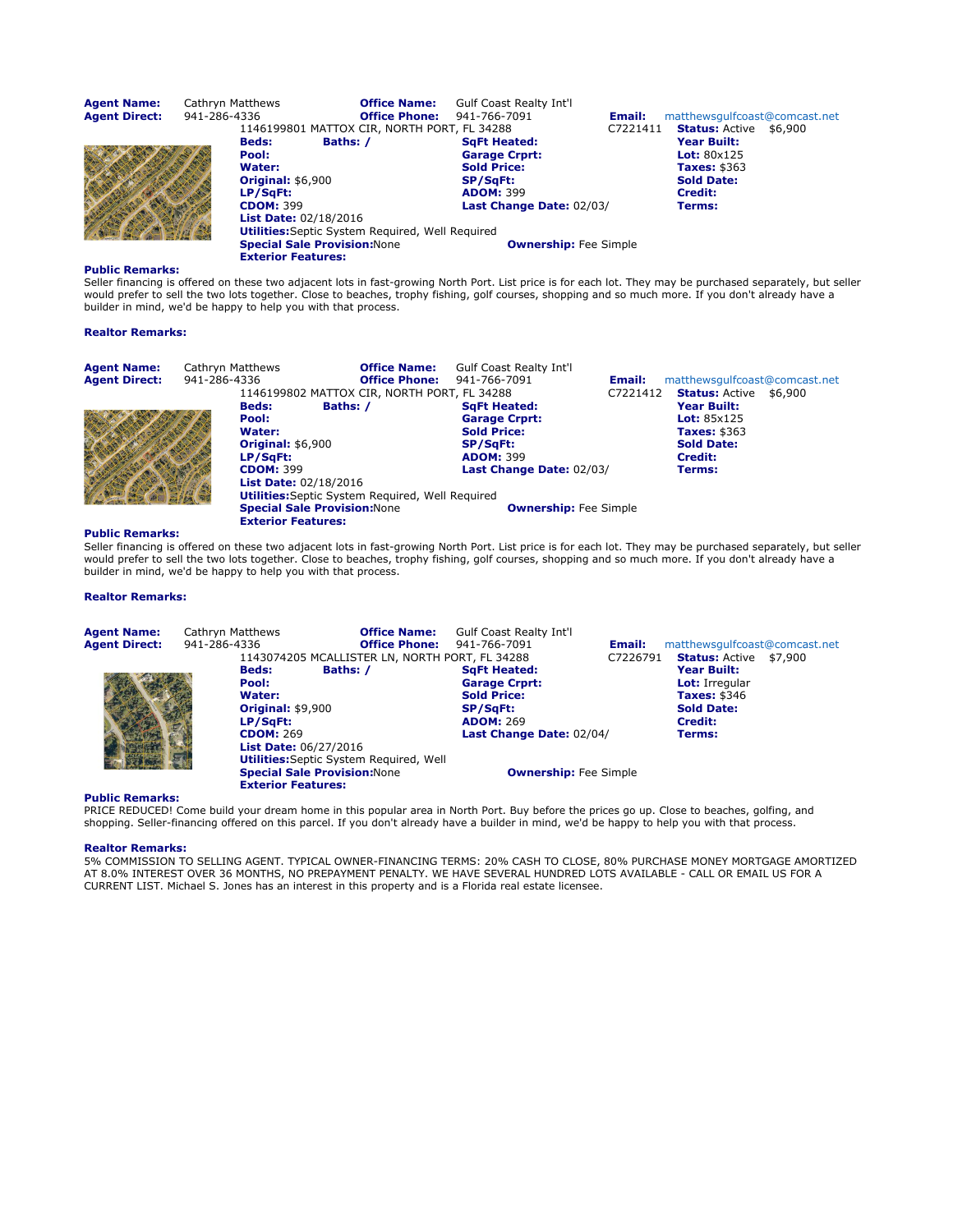| <b>Agent Name:</b>   | Jessica Muse                 | <b>Office Name:</b>                                     | <b>Gulf Coast Realty Int'l</b> |          |                               |
|----------------------|------------------------------|---------------------------------------------------------|--------------------------------|----------|-------------------------------|
| <b>Agent Direct:</b> | 941-769-1160                 | <b>Office Phone:</b>                                    | 941-766-7091                   | Email:   | Jessica Muse87@yahoo.com      |
|                      |                              | 1151216810 MOHEGAN AVE, NORTH PORT, FL 34288            |                                | C7228877 | <b>Status: Active \$4,900</b> |
|                      | <b>Beds:</b>                 | Baths: /                                                | <b>SqFt Heated:</b>            |          | Year Built:                   |
|                      | Pool:                        |                                                         | <b>Garage Crprt:</b>           |          | <b>Lot:</b> $100x125$         |
|                      | Water:                       |                                                         | <b>Sold Price:</b>             |          | <b>Taxes: \$323</b>           |
|                      | <b>Original: \$4,900</b>     |                                                         | SP/SqFt:                       |          | <b>Sold Date:</b>             |
|                      | LP/SqFt:                     |                                                         | <b>ADOM: 206</b>               |          | Credit:                       |
|                      | <b>CDOM: 206</b>             |                                                         | Last Change Date: 08/29/       |          | Terms:                        |
|                      | <b>List Date: 08/29/2016</b> |                                                         |                                |          |                               |
|                      |                              | <b>Utilities:</b> Septic System Required, Well Required |                                |          |                               |
|                      |                              | <b>Special Sale Provision: None</b>                     | <b>Ownership:</b> Fee Simple   |          |                               |
|                      | <b>Exterior Features:</b>    |                                                         |                                |          |                               |

Owner-financing offered on these three adjacent lots at 10 Mohegan Ave (1151216810 PID#), 9 Mansfield Cir. (1151216809 PID #), and 11 Monument St (1151217111 PID #). Each lot is priced separately, but the seller would prefer to sell the three lots as a package but is open to sell<br>separately. If you don't already have a builder in mind, we'd be happy to h

#### Realtor Remarks:

5% COMMISSION TO SELLING AGENT. TYPICAL OWNER-FINANCING TERMS: 20% CASH TO CLOSE, 80% PURCHASE MONEY MORTGAGE AMORTIZED AT 8.0% INTEREST OVER 36 MONTHS, NO PREPAYMENT PENALTY. WE HAVE SEVERAL HUNDRED LOTS AVAILABLE - CALL OR EMAIL US FOR A CURRENT LIST.

| <b>Agent Name:</b> | Jessica Muse |                              | <b>Office Name:</b>                                     | <b>Gulf Coast Realty Int'l</b> |          |                               |  |
|--------------------|--------------|------------------------------|---------------------------------------------------------|--------------------------------|----------|-------------------------------|--|
| Agent Direct:      | 941-769-1160 |                              | <b>Office Phone:</b>                                    | 941-766-7091                   | Email:   | Jessica Muse87@yahoo.com      |  |
|                    |              |                              | 1151217111 MONUMENT ST, NORTH PORT, FL 34288            |                                | C7228875 | <b>Status:</b> Active \$4,900 |  |
|                    |              | <b>Beds:</b>                 | Baths: /                                                | <b>SaFt Heated:</b>            |          | Year Built:                   |  |
|                    |              | Pool:                        |                                                         | <b>Garage Crprt:</b>           |          | <b>Lot:</b> $115x125$         |  |
|                    |              | Water:                       |                                                         | <b>Sold Price:</b>             |          | <b>Taxes: \$323</b>           |  |
|                    |              | <b>Original: \$4,900</b>     |                                                         | <b>SP/SqFt:</b>                |          | <b>Sold Date:</b>             |  |
|                    |              | LP/SqFt:                     |                                                         | <b>ADOM: 206</b>               |          | <b>Credit:</b>                |  |
|                    |              | <b>CDOM: 206</b>             |                                                         | Last Change Date: 08/30/       |          | Terms:                        |  |
|                    |              | <b>List Date: 08/29/2016</b> |                                                         |                                |          |                               |  |
|                    |              |                              | <b>Utilities:</b> Septic System Required, Well Required |                                |          |                               |  |
|                    |              |                              | <b>Special Sale Provision: None</b>                     | <b>Ownership:</b> Fee Simple   |          |                               |  |
|                    |              | <b>Exterior Features:</b>    |                                                         |                                |          |                               |  |

# Public Remarks:

Owner-financing offered on these three adjacent lots at 10 Mohegan Ave (1151216810 PID#), 9 Mansfield Cir. (1151216809 PID #), and 11 Monument St (1151217111 PID #). Each lot is priced separately, but the seller would prefer to sell the three lots as a package but is open to sell separately. If you don't already have a builder in mind, we'd be happy to help you with that process.

#### Realtor Remarks:

5% COMMISSION TO SELLING AGENT. TYPICAL OWNER-FINANCING TERMS: 20% CASH TO CLOSE, 80% PURCHASE MONEY MORTGAGE AMORTIZED AT 8.0% INTEREST OVER 36 MONTHS, NO PREPAYMENT PENALTY. WE HAVE SEVERAL HUNDRED LOTS AVAILABLE - CALL OR EMAIL US FOR A CURRENT LIST.

| <b>Agent Name:</b>   | Cathryn Matthews                    | <b>Office Name:</b>                                     | <b>GULF COAST REALTY INT'L</b> |          |                               |  |
|----------------------|-------------------------------------|---------------------------------------------------------|--------------------------------|----------|-------------------------------|--|
| <b>Agent Direct:</b> | 941-286-4336                        | <b>Office Phone:</b>                                    | 941-766-7091                   | Email:   | matthewsgulfcoast@comcast.net |  |
|                      |                                     | 0951145717 RENTSCHER AVE, NORTH PORT, FL 34291          |                                | C7229919 | <b>Status: Active \$4,900</b> |  |
|                      | <b>Beds:</b>                        | Baths: /                                                | <b>SqFt Heated:</b>            |          | <b>Year Built:</b>            |  |
|                      | Pool:                               |                                                         | <b>Garage Crprt:</b>           |          | <b>Lot:</b> $80 \times 125$   |  |
|                      | Water:                              |                                                         | <b>Sold Price:</b>             |          | <b>Taxes: \$336</b>           |  |
|                      | <b>Original: \$5,900</b>            |                                                         | <b>SP/SqFt:</b>                |          | <b>Sold Date:</b>             |  |
|                      | LP/SaFt:                            |                                                         | <b>ADOM: 183</b>               |          | <b>Credit:</b>                |  |
|                      | <b>CDOM: 183</b>                    |                                                         | Last Change Date: 01/22/       |          | Terms:                        |  |
|                      | <b>List Date: 09/21/2016</b>        |                                                         |                                |          |                               |  |
|                      |                                     | <b>Utilities:</b> Septic System Required, Well Required |                                |          |                               |  |
|                      | <b>Special Sale Provision: None</b> |                                                         | <b>Ownership:</b> Fee Simple   |          |                               |  |
|                      | <b>Exterior Features:</b>           |                                                         |                                |          |                               |  |

#### Public Remarks:

Tax deed cloud expires October 2019. Seller-financing offered on this lot in North Port, one of the fastest-growing areas in Sarasota County. Great spot for your dream home or for an investment. If you don't already have a builder in mind, we'd be happy to help you with that process.

#### Realtor Remarks: